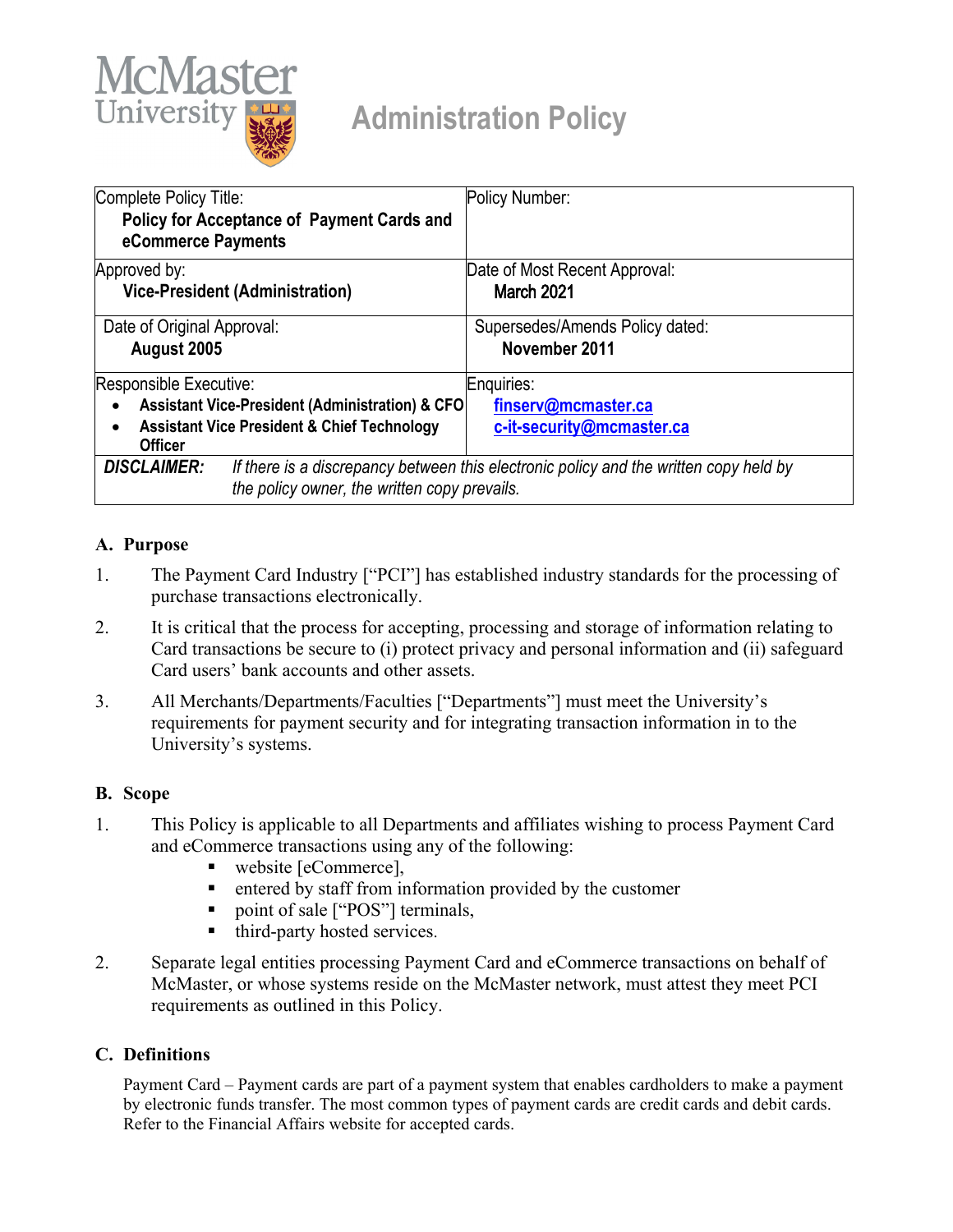PCI-DSS – The Payment Card Industry Data Security Standard (PCI DSS) is a set of security standards designed to ensure that ALL companies that accept, process, store or transmit credit card information maintain a secure environment. (pcicomplianceguide.org)

Preferred Payment Provider – The University has a contractual relationship with a primary payment processor who provides preferential payment card processing rates, and shares responsibility for mitigating payment card risk.

Approved Alternate Payment Provider(s) – Other payment processors reviewed by McMaster Financial Affairs and UTS Information Security Services for use when the Preferred Payment Provider does not meet the departments' needs. McMaster Financial Affairs maintains the list of Payment Providers who have been approved by PCI DSS Steering Committee.

Daily – for the purpose of this Policy, daily refers to next McMaster business day.

## **D. Policy**

## **1. Department Responsibilities**

- a. The processing of Card transactions must be done by a University approved payment provider.
- b. Departments must adhere to the most recent version of the Payment Card Industry Data Security Standard (PCI-DSS) at all times.
- c. Departments may not enter into separate banking and/or payment processing arrangements.
- d. Departments are responsible for retaining transaction records for audit purposes for seven years.
- e. The University Statement on Collection of Personal Information and Protection of Privacy applies to payment card transactions.
- f. All Department staff receiving or handling payments must be familiar with the contents of the University's Fraud Policy and conduct their affairs accordingly.
- g. Departments are responsible for all fees both internal and external. External fees are those charged by the payment processor and card brands. Internal fees are those charged by Financial Affairs and University Technology Services to cover the costs associated with managing the Payment Card and eCommerce program at the university.

| <b>Service</b>                                         | Fee                                                              | <b>Notes</b>                                                               |
|--------------------------------------------------------|------------------------------------------------------------------|----------------------------------------------------------------------------|
| Virtual Terminal or<br>eCommerce merchant              | $$750*$ per year and 1.25% on   Maximum % fee of 12,000<br>sales |                                                                            |
| <b>POS</b> or Alternative Payment<br>Provider Merchant | $$350*$ per year and 1.25% on<br>sales                           | As above                                                                   |
| <b>Small Volume Transaction</b><br>Processing (SVTP)   | \$10 per month and $1.25\%$ on<br>sales                          | Up to 10 transactions per<br>month, else dept. must<br>become own merchant |

\*If merchant account is not in use, departments must advise Financial Affairs, to avoid this charge.

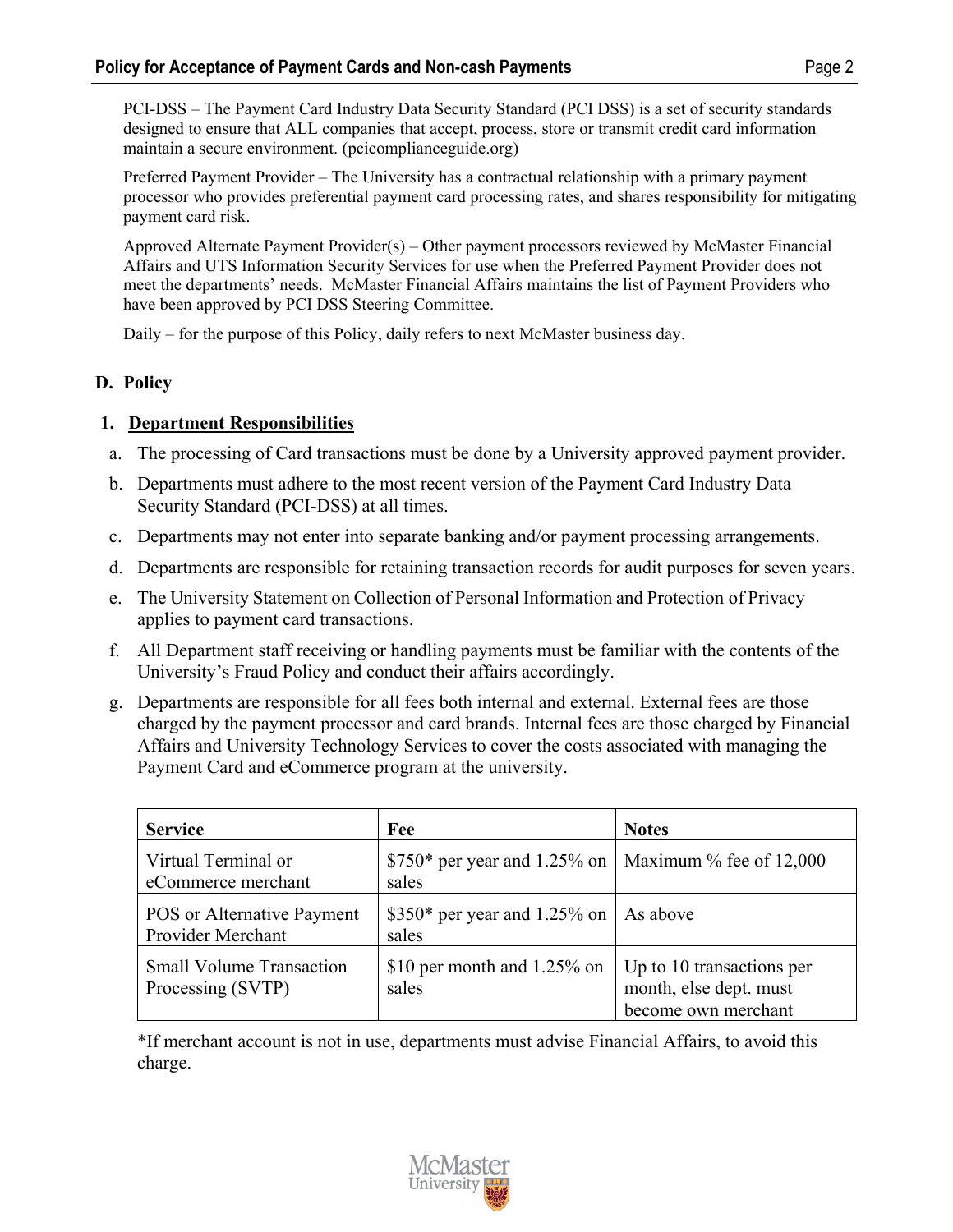#### **2. Payment Providers**

- a. The University has a Preferred Payment Provider. Departments must use the Preferred Payment Provider unless it is technically unfeasible. McMaster Financial Affairs and Information Security Services will review departments' application to use an Approved Alternate Payment Provider.
- b. If a department finds that they are unable to use the Preferred Payment Provider or one of the Approved Alternate Payment Providers, application may be made to the PCI DSS Steering Committee's attention to review additional payment processors/providers. It is recommended that the Department work with McMaster Financial Affairs and Information Security Services to clarify the need and suitability before making application to the Committee. Upon receiving PCI committee's approval the department will work with McMaster Financial Affairs and Information Security Services to implement the change.
- c. Payment Providers are used to collect payments and transfer funds to McMaster. All funds received must be deposited into a McMaster bank account as directed by McMaster Financial Affairs. In the event that a refund of a payment received from a Payment Provider must be made, refer to the procedures document. Payment Providers must not be used for any outgoing payments other than refunds of previously received payments.
- d. Deposits must be performed daily to a McMaster bank account directed by McMaster Financial Affairs. Reconciliations and Mosaic deposits must be done daily, or each day for which there are transactions.
- e. Payment Providers cannot be used for general fundraising or Advancement purposes without the oversight of McMaster Advancement Services.
- f. All Payment Provider accounts will have at least the following four University employees with the ability to review transactions,
	- o Department Signing Authority
	- o Finance person in the owner department
	- o Representative from McMaster Student Accounts and Cashiers
	- o McMaster's Manager of Financial Reporting

If the Department Signing authority is the same person as the financial manager, another department representative should be attached to the account to ensure segregation of duties and appropriate oversight.

- g. Every person that is required to login to the Payment Processor must do so using credentials which are only used by them (i.e., unique), and can clearly be identified as their credentials (i.e., identifiable). If the Payment Processor does not allow sufficient login IDs for every person that is required to login, the department will work with Information Security Services to develop an appropriate access protocol.
- h. Personal email accounts (e.g., non McMaster) must not be used for communication with Payment Providers.

# **3. Technology Standard**

a. Merchants are responsible for ensuring that their payment solutions, and the systems on which they run, comply with all relevant Payment Card Industry Data Security Standard (PCI-DSS) requirements. PCI-DSS requirements are grouped into six parts:

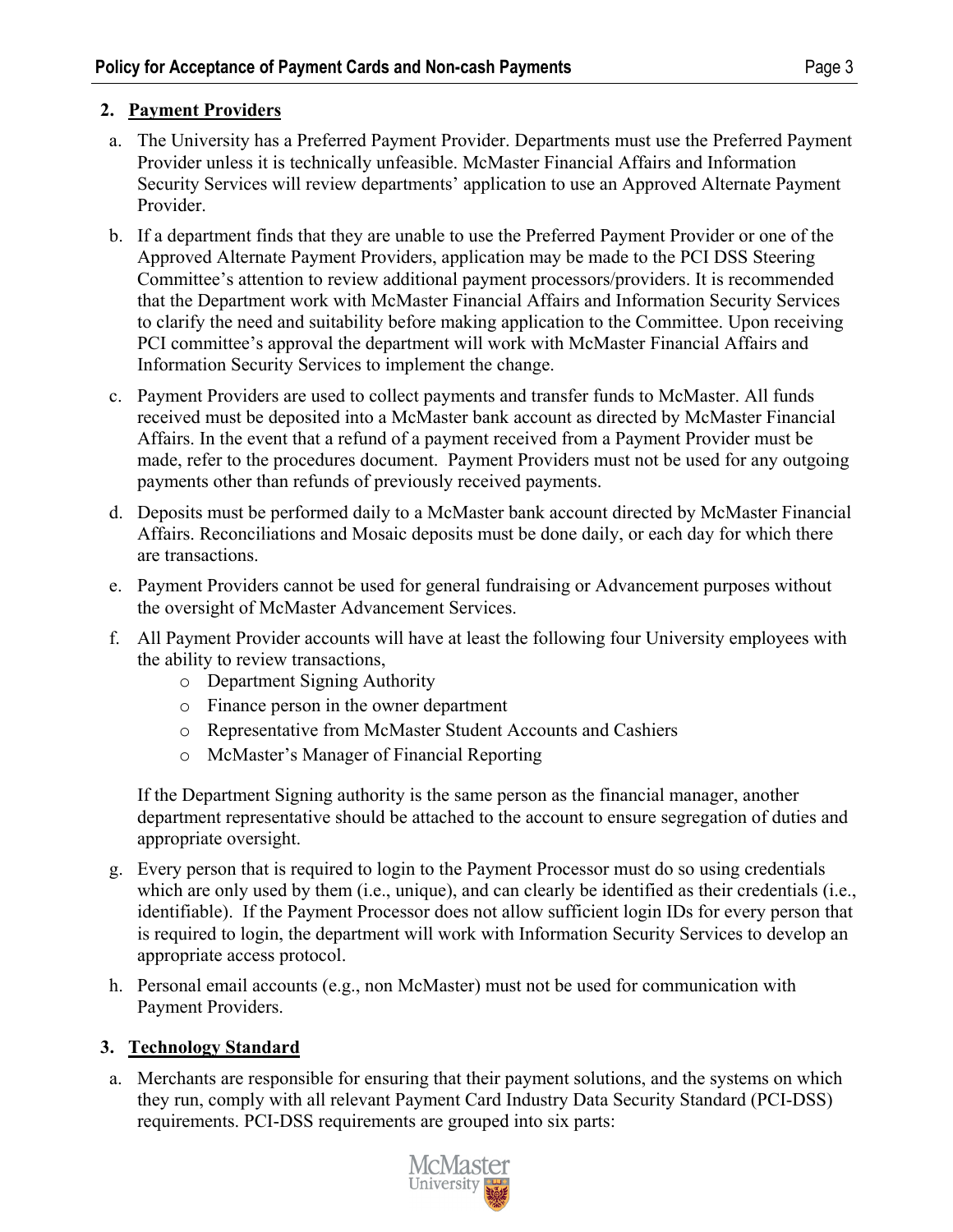- 1) Build and Maintain a Secure Network and Systems
- 2) Protect Cardholder Data
- 3) Maintain a Vulnerability Management Program
- 4) Implement Strong Access Control Measures
- 5) Regularly Monitor and Test Networks
- 6) Maintain an Information Security Policy
- b. All eCommerce merchants must have additional security controls to prevent fraudulent attacks against their hosted pay page.
	- 1) Merchants must implement "Data Preload" control. Merchant should ensure that all code and variables that support Data Preload are kept secure at all times
	- 2) Merchants must enable session logging to track attributes of the customer eCommerce transaction requests. Specifically, the customer "session ID" and the customer "IP address" must be tracked. This information will be necessary to support investigations of fraudulent activity.
	- 3) Merchants must implement CVV and AVS security controls.
- c. Merchants must not implement eCommerce solutions through which cardholder data is processed by the merchant. All cardholder data must be processed only by the payment provider.
- d. Merchants must not store cardholder data in electronic format.
- e. Merchants must not use e-mail to initiate and/or effect a transaction. Merchants must not send cardholder data via email.
- f. Payment solutions, and the systems on which they run, must be audited by Information Security Services before implementation. Merchants that reuse existing merchant numbers to receive payments using another solution must inform Information Security Services, and are subject to another audit. Merchants are subject to external security audits, at the expense of the department.
- g. Merchants are responsible for maintenance of their payment solutions, and the systems on which they run, including all software upgrades and patches to known vulnerabilities. Payment solutions will be assessed for vulnerabilities periodically by Information Security Services. Payment solutions must be assessed any time there is a change to a system.

# **4. Compliance**

- a. Each Department Account Signing Authority, or delegate, must attend the University's training sessions and attest to compliance with this policy when notified by PCI DSS Steering Committee that such attestation is due.
- b. Existing Departments which change their process and/or software integrated with the payment functionality are required to complete [re]-approval documentation for their system in accordance with this Policy.
- c. Departments found to have inadequate security may have their merchant number suspended.
- d. The suspension process of the merchant number account may include: